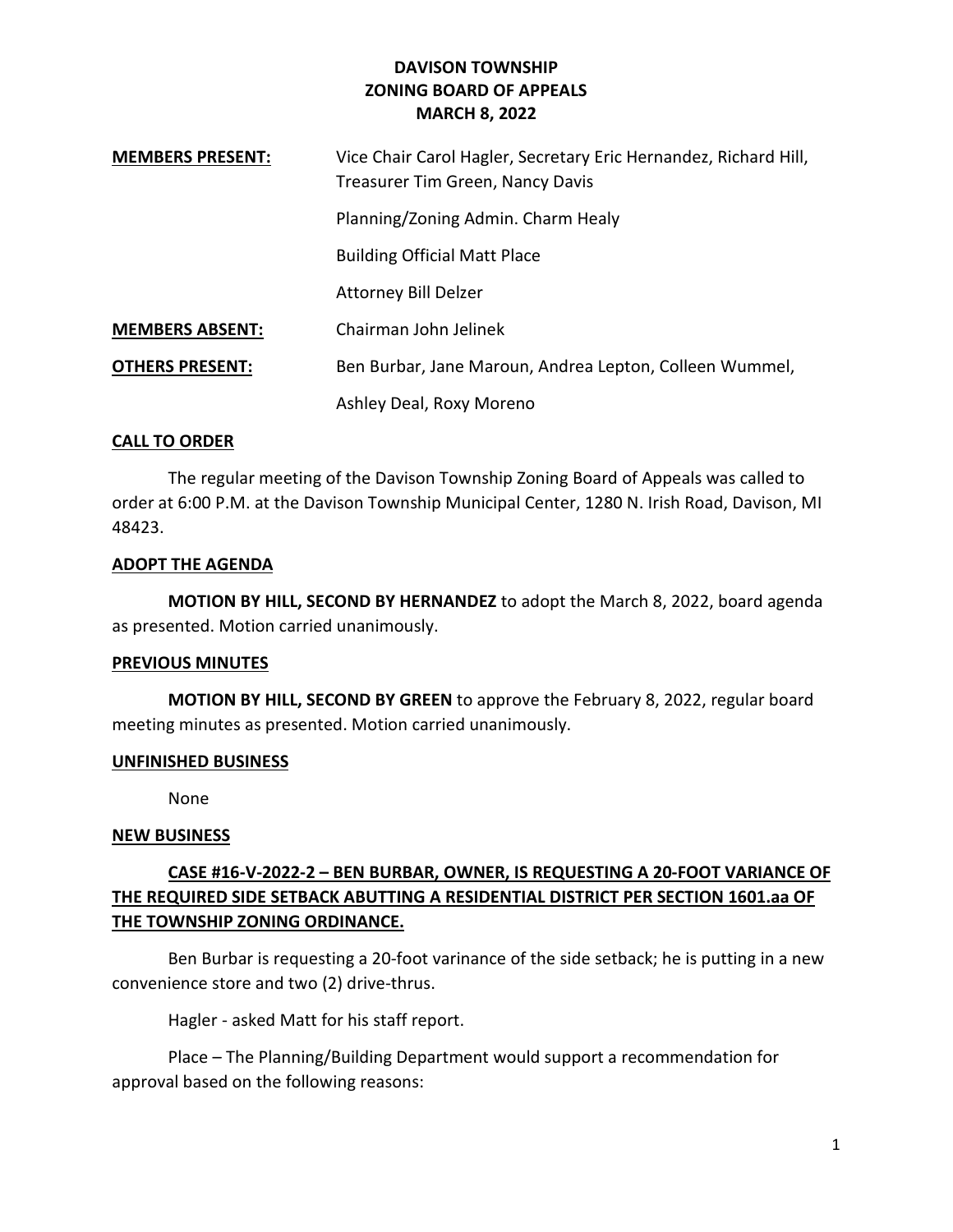## DAVISON TOWNSHIP ZONING BOARD OF APPEALS MARCH 8, 2022

- 1. The future land use map indicates that the residential parcel to the South to be rezoned too general commercial.
- 2. There has been an abundant supply of landscaping put on the abutting property line.

## PUBLIC COMMENT PERIOD

Public comment period opened at 6:12 P.M.

Jane Maroun – 1413 Hobnail Ct. –question on noise.

Place – was told to come to Wednesday night Planning Commission meeting.

 Andrea Lepton – traffic is very heavy making a left turn they are forced to make a right turn.

Jane Maroun – 1413 Hobnail Ct. – question noise and traffic.

 Colleen Wummel – 1420 Hobnail Ct. - thinks variances on the backside of the variance; question where there is advertised it asked for another variance but has since been resolved; also ask if this type of variance is requested frequently?

Hagler - every case is different.

 Colleen Wummel – 1420 Hobnail Ct. - said she hopes we stick to the rules of the community.

Ashley Deal – 1396 Hobnail Ct. - she objects to the variance.

Davis - asked if still 80 feet to the South house?

Hagler - ask the board for more comments.

Ben Burbar - stood up and explained his business.

 Several audience members were talking at the same time and Matt showed them a copy of the site plan.

Hagler - explain the choices the board has to choose from.

Public comment period closed at 6:32 P.M.

MOTION BY GREEN, SECOND BY HILL to support a 20-foot variance of the required side set back abutting a residential district per section 1601.aa of the Davison Township Zoning Ordinance. The Planning/Building Department would support a recommendation for approval based on the following reasons: